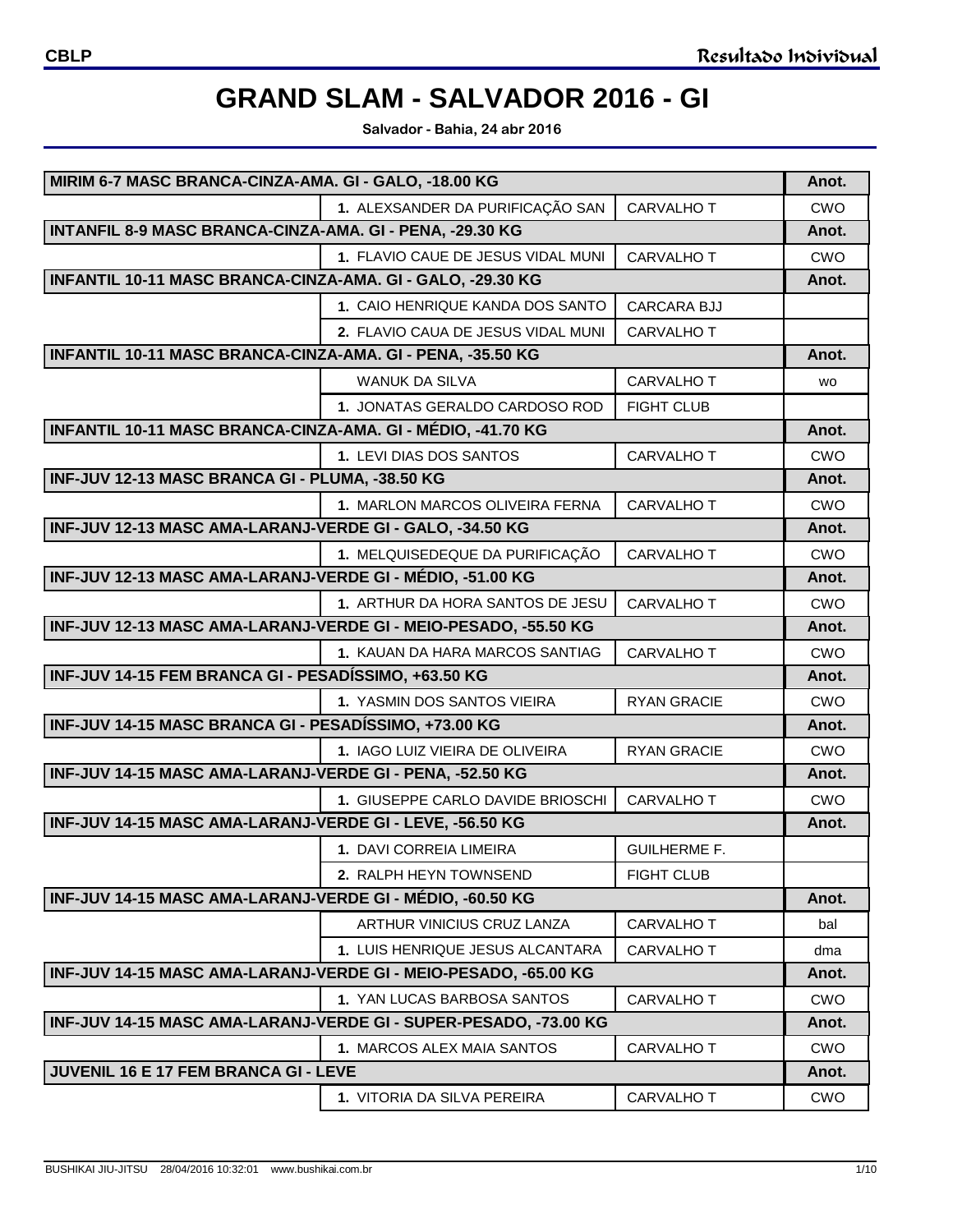| <b>JUVENIL 16 E 17 FEM AZUL GI - PENA</b>     |                                  |                     | Anot.      |
|-----------------------------------------------|----------------------------------|---------------------|------------|
|                                               | 1. MONIQUE RAYSSA GOMES SOARES   | <b>GF TEAM</b>      | <b>CWO</b> |
| JUVENIL 16 E 17 FEM AZUL GI - MÉDIO           |                                  |                     | Anot.      |
|                                               | 1. MILENA FLAVIA OLIVEIRA LEAO   | <b>HALAVANCA</b>    | CWO        |
| JUVENIL 16 E 17 FEM AZUL GI - PESADO          |                                  |                     | Anot.      |
|                                               | 1. ISADORA CONCEIÇÃO DOS SANTOS  | <b>HALAVANCA</b>    | <b>CWO</b> |
| JUVENIL 16 E 17 MASC BRANCA GI - GALO         |                                  |                     | Anot.      |
|                                               | 1. FELIPE RIBEIRO FARIAS         | <b>G FUBUIA</b>     | <b>CWO</b> |
| JUVENIL 16 E 17 MASC BRANCA GI - LEVE         |                                  |                     | Anot.      |
|                                               | 1. IVANEY SANTOS DE OLIVEIRA     | <b>GRACIE BARRA</b> |            |
|                                               | 2. RONIVALDO DE MELO MENEZES FIL | <b>CARVALHO T</b>   |            |
| <b>JUVENIL 16 E 17 MASC BRANCA GI - MÉDIO</b> |                                  |                     | Anot.      |
|                                               | 1. LUCAS FERREIRA RIBEIRO        | <b>RYAN GRACIE</b>  | <b>CWO</b> |
| JUVENIL 16 E 17 MASC AZUL GI - PLUMA          |                                  |                     | Anot.      |
|                                               | 1. TARCISIO SANTOS GOMES         | <b>CEMILTON</b>     |            |
|                                               | 2. GEOVANE DOCIO ROCHA           | <b>BARRA GRANDE</b> |            |
| JUVENIL 16 E 17 MASC AZUL GI - PENA           |                                  |                     | Anot.      |
|                                               | 1. SEBASTIAO ALVINO DA SILVA JR  | CARCARA BJJ         |            |
|                                               | 2. MAYCON DANIEL DE SOUZA        | <b>CARVALHO T</b>   |            |
|                                               | 3. BRENO SILVA AS FONTES         | <b>CORPO-MENTE</b>  |            |
|                                               | 4. JOAO PEDRO AGUIDA BERGAMO     | <b>BTT</b>          |            |
| JUVENIL 16 E 17 MASC AZUL GI - LEVE           |                                  |                     | Anot.      |
|                                               | 1. EVERSON JESUS SILVA           | <b>BARRA GRANDE</b> | <b>CWO</b> |
| JUVENIL 16 E 17 MASC AZUL GI - SUPER-PESADO   |                                  |                     | Anot.      |
|                                               | 1. TIAGO LIMA AZEVEDO            | <b>CARVALHO T</b>   | <b>CWO</b> |
| <b>ADULTO FEM BRANCA GI - MÉDIO</b>           |                                  |                     | Anot.      |
|                                               | 1. CARINE SANTOS DIAS            | <b>COMBAT JJ</b>    |            |
|                                               | 2. ALINE PEREIRA BORGES          | <b>GO TEAM</b>      |            |
| <b>ADULTO FEM BRANCA GI - MEIO-PESADO</b>     |                                  |                     | Anot.      |
|                                               | 1. DANIELLE CRUZ OLIVEIRA        | <b>CARVALHO T</b>   | <b>CWO</b> |
| <b>ADULTO FEM BRANCA GI - PESADO</b>          |                                  |                     | Anot.      |
|                                               | 1. RAQUEL MIRIA IMPROTA FOGOS    | <b>RYAN GRACIE</b>  | CWO        |
| ADULTO FEM BRANCA GI - ABSOLUTO LIVRE         |                                  |                     | Anot.      |
|                                               | 1. ALINE PEREIRA BORGES          | <b>GO TEAM</b>      | CWO        |
| <b>ADULTO FEM AZUL GI - PENA</b>              |                                  |                     | Anot.      |
|                                               | 1. CECILIA FERREIRA DE SANTANA   | <b>FIGHT BROS</b>   | CWO        |
| <b>ADULTO FEM AZUL GI - MÉDIO</b>             |                                  |                     | Anot.      |
|                                               | 1. GISLANE SILVA DE SOUSA        | <b>GM TEAM</b>      |            |
|                                               | 2. BRUNA LORENA CRUZ DE SOUZA    | HALAVANCA           |            |
| <b>ADULTO FEM AZUL GI - PESADO</b>            |                                  |                     | Anot.      |
|                                               | 1. REBECA AZEVEDO DE ALBUQUERQU  | <b>FIGHT CLUB</b>   | <b>CWO</b> |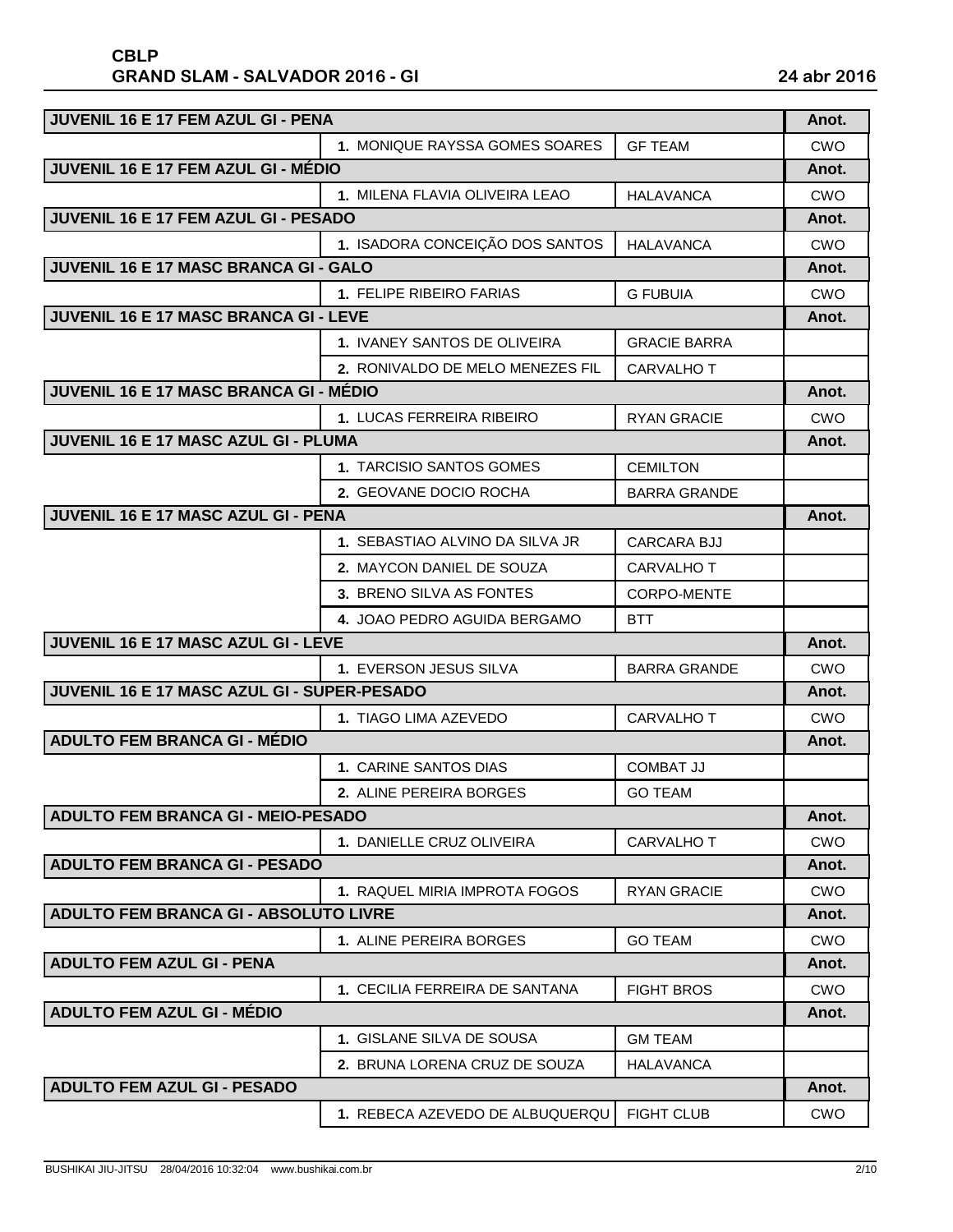| <b>ADULTO FEM AZUL GI - PESADÍSSIMO</b>     |                                          |                    | Anot.      |
|---------------------------------------------|------------------------------------------|--------------------|------------|
|                                             | 1. JENNYFER LORRAYNE ALMEIDA BRA         | <b>NINE NINE</b>   | <b>CWO</b> |
|                                             | ADULTO FEM AZUL-ROXA GI - ABSOLUTO LIVRE |                    |            |
|                                             | 1. JESSICA SANTOS DE SOUSA               | <b>GM TEAM</b>     |            |
|                                             | 2. REBECA AZEVEDO DE ALBUQUERQU          | <b>FIGHT CLUB</b>  |            |
| <b>ADULTO FEM ROXA GI - PLUMA</b>           |                                          |                    | Anot.      |
|                                             | 1. LARISSA SANTANA MUNIZ                 | <b>CARVALHO T</b>  | CWO        |
| <b>ADULTO FEM ROXA GI - PENA</b>            |                                          |                    | Anot.      |
|                                             | 1. DEISE MENDES NOVAES                   | <b>CARVALHO T</b>  | CWO        |
| <b>ADULTO FEM ROXA GI - MÉDIO</b>           |                                          |                    | Anot.      |
|                                             | 1. JESSICA SANTOS DE SOUSA               | <b>GM TEAM</b>     | <b>CWO</b> |
| <b>ADULTO MASC BRANCA GI - GALO</b>         |                                          |                    | Anot.      |
|                                             | ABNER C. OLIVEIRA SEIMA                  | <b>CARVALHO T</b>  | <b>WO</b>  |
|                                             | 1. JUCIMARIO DA SILVA MARTINS            | <b>NATURAL K</b>   |            |
| <b>ADULTO MASC BRANCA GI - PLUMA</b>        |                                          |                    | Anot.      |
|                                             | 1. RUAN LELYO NOVAIS SANTOS              | <b>HALAVANCA</b>   |            |
|                                             | 2. ADRIAN BARBOSA DE ANDRADE             | <b>RYAN GRACIE</b> |            |
| <b>ADULTO MASC BRANCA GI - PENA</b>         |                                          |                    | Anot.      |
|                                             | 1. ROBSON ROCHA SILVA                    | FIT MONSTER        |            |
|                                             | 2. EVALDO MOREIRA SANTOS NETO            | <b>BLACK BELT</b>  |            |
|                                             | 3. MAURICIO BARBOSA ALVES PEREIR         | <b>CARVALHO T</b>  |            |
|                                             | 4. JOEL HENRIQUE ALVES VIEIRA MOU        | RYAN GRACIE        |            |
| <b>ADULTO MASC BRANCA GI - LEVE</b>         |                                          |                    | Anot.      |
|                                             | 1. JOSE LUIZ EVANGELISTA FRANCA J        | <b>FIGHT CLUB</b>  | CWO        |
| <b>ADULTO MASC BRANCA GI - MÉDIO</b>        |                                          |                    | Anot.      |
|                                             | <b>FELIPE LEAO XAVIER</b>                | DE LA RIVA         | <b>WO</b>  |
|                                             | 1. ANDERSON SANTANA TEIXEIRA             | COMBAT JJ          |            |
|                                             | 2. ARI JOSE AMARAL OLIVEIRA              | <b>HALAVANCA</b>   |            |
|                                             | 3. ANTONIO ISAAC MORAIS GOMES            | <b>IMPACTO</b>     |            |
|                                             | 4. WILLIAN SOUZA DA SILVA                | <b>CARVALHO T</b>  |            |
| <b>ADULTO MASC BRANCA GI - MEIO-PESADO</b>  |                                          |                    | Anot.      |
|                                             | 1. BRUNO DE QUEIROZ AFONSO               | <b>G FUBUIA</b>    |            |
|                                             | 2. DANIEL LOPES DE ARAUJO                | <b>SIMETRIA</b>    |            |
|                                             | 3. VANDILSON ALVES RIBEIRO               | <b>CARVALHO T</b>  |            |
| <b>ADULTO MASC BRANCA GI - PESADO</b>       |                                          |                    | Anot.      |
|                                             | 1. MARIO VICTOR DA SILVA FERREIRA        | <b>RIBEIRO JJ</b>  |            |
|                                             | 2. GIANMARCO JOSE TIRONI GALLARD         | <b>CARVALHO T</b>  |            |
| <b>ADULTO MASC BRANCA GI - SUPER-PESADO</b> |                                          |                    | Anot.      |
|                                             | 1. DIEGO BARBOSA VICENTE                 | FF TEAM            |            |
|                                             | 2. ROBSON RIBEIRO DA SILVA               | <b>ZENITH BJJ</b>  |            |
|                                             | <b>3. MARCILIO DA SILVA OLIVEIRA</b>     | <b>CARVALHO T</b>  |            |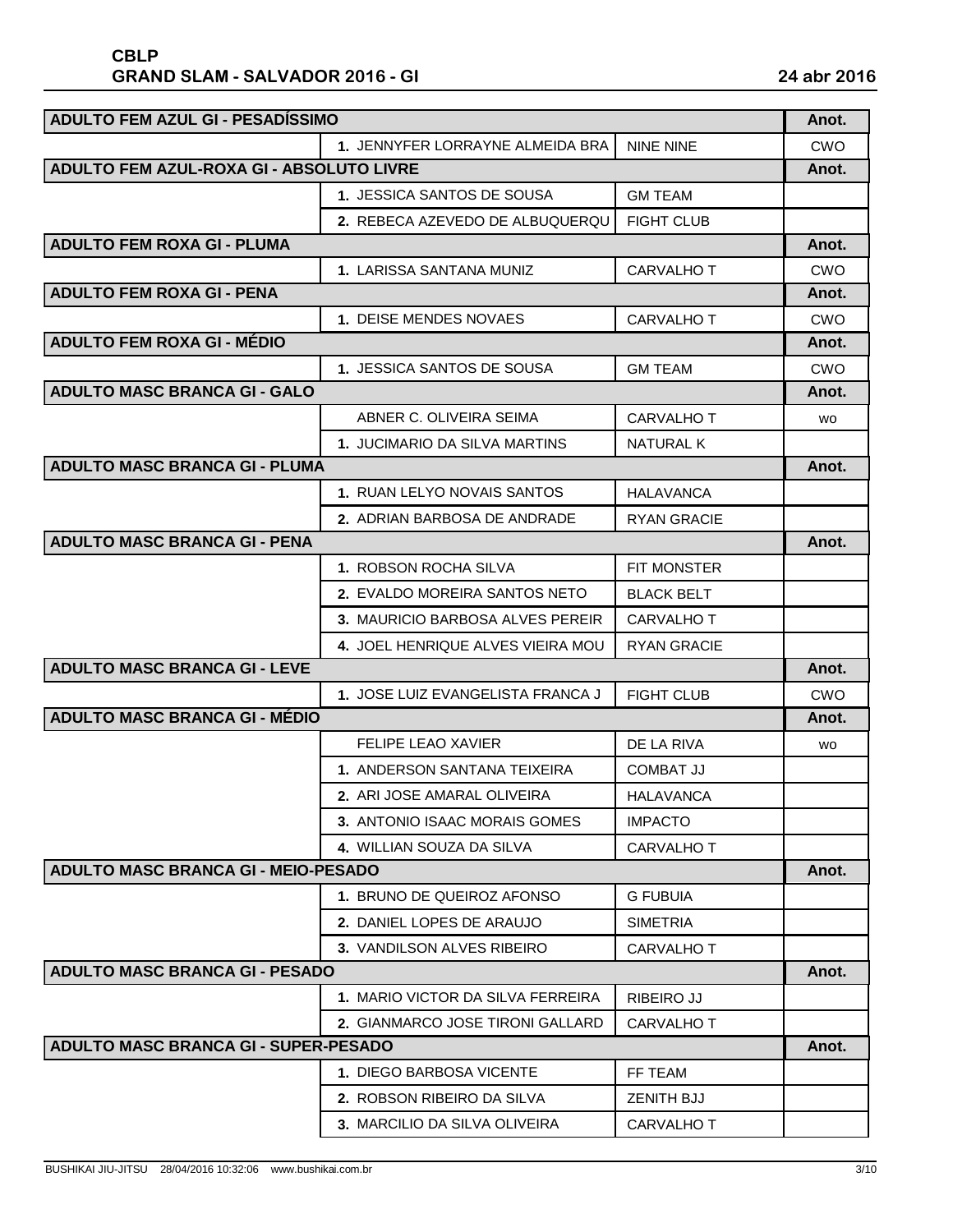| ADULTO MASC BRANCA GI - PESADÍSSIMO                |                                   |                     | Anot.      |
|----------------------------------------------------|-----------------------------------|---------------------|------------|
|                                                    | CAIO CESAR LIMA SAMPAIO           | <b>CARVALHO T</b>   | <b>WO</b>  |
|                                                    | 1. DIEGO SILVA DE OLIVEIRA        | <b>HALAVANCA</b>    |            |
|                                                    | 2. WEVERTON TEIXEIRA DOS REIS     | <b>GF TEAM</b>      |            |
| ADULTO MASC BRANCA GI - ABSOLUTO PESADO, +76.00 KG |                                   |                     | Anot.      |
|                                                    | 1. DIEGO BARBOSA VICENTE          | FF TEAM             |            |
|                                                    | 2. BRUNO DE QUEIROZ AFONSO        | <b>G FUBUIA</b>     |            |
|                                                    | 3. ROBSON RIBEIRO DA SILVA        | <b>ZENITH BJJ</b>   |            |
|                                                    | 4. ANDERSON SANTANA TEIXEIRA      | <b>COMBAT JJ</b>    |            |
| <b>ADULTO MASC AZUL GI - GALO</b>                  |                                   |                     | Anot.      |
|                                                    | <b>ICKARO RAVICK S. ALMEIDA</b>   | <b>CARVALHO T</b>   | <b>WO</b>  |
|                                                    | 1. SILVIO DE SOUSA JUNQUEIRA      | <b>GRACIE BARRA</b> |            |
| <b>ADULTO MASC AZUL GI - PLUMA</b>                 |                                   |                     | Anot.      |
|                                                    | 1. IGOR VINICUS MORAES DE FREITAS | ALMEIDA JJ          |            |
|                                                    | 2. EFRAIM DE MELO BEZERRA BENTO   | <b>GF TEAM</b>      |            |
|                                                    | 3. MICHAEL DOUGLAS PAIVA DOS SAN  | <b>CARCARA BJJ</b>  |            |
|                                                    | 4. HELIO NEVES DE ALMEIDA JR      | <b>ALVES TEAM</b>   |            |
| <b>ADULTO MASC AZUL GI - PENA</b>                  |                                   |                     | Anot.      |
|                                                    | RENAN DAS NEVES RIBAS             | <b>CARVALHO T</b>   | <b>WO</b>  |
|                                                    | 1. FAGNER SANTANA DE OLIVEIRA     | <b>HALAVANCA</b>    |            |
|                                                    | 2. ANDREI LOPES DE CASTRO         | BTT                 |            |
| <b>ADULTO MASC AZUL GI - LEVE</b>                  |                                   |                     | Anot.      |
|                                                    | <b>ADAM FRICK</b>                 | <b>CARVALHO T</b>   | <b>WO</b>  |
|                                                    | 1. JOSE CARLOS LOPES DOS SANTOS   | <b>CARVALHO T</b>   |            |
|                                                    | 2. DANILO ROBERTO SANTOS SILVA    | <b>GF TEAM</b>      |            |
|                                                    | 3. ROGERIO TEIXEIRA ALVES SILVA   | <b>CARVALHO T</b>   |            |
|                                                    | 4. LEONARDO NASCIMENTO CAIRES     | <b>FIGHT CLUB</b>   |            |
| <b>ADULTO MASC AZUL GI - MÉDIO</b>                 |                                   |                     | Anot.      |
|                                                    | 1. MAICON PEREIRA DO NASCIMENTO   | NINE NINE           |            |
|                                                    | 2. CASSIANO LUCIANO               | DE LA RIVA          |            |
|                                                    | 3. RODRIGO NEVES SANTOS VIEIRA    | CARVALHO T          |            |
|                                                    | 4. JAMES TALBOT-KAMOEN            | <b>CARVALHO T</b>   |            |
| <b>ADULTO MASC AZUL GI - MEIO-PESADO</b>           |                                   |                     | Anot.      |
|                                                    | 1. JONES MICHEL PEREIRA CARNEIRO  | <b>CARVALHO T</b>   | <b>CWO</b> |
| <b>ADULTO MASC AZUL GI - PESADO</b>                |                                   |                     | Anot.      |
|                                                    | 1. LEONARDO PEREIRA DE OLIVEIRA   | <b>CARCARA BJJ</b>  |            |
|                                                    | 2. KAULLY DAMASCENO SANTOS        | AJJEU               |            |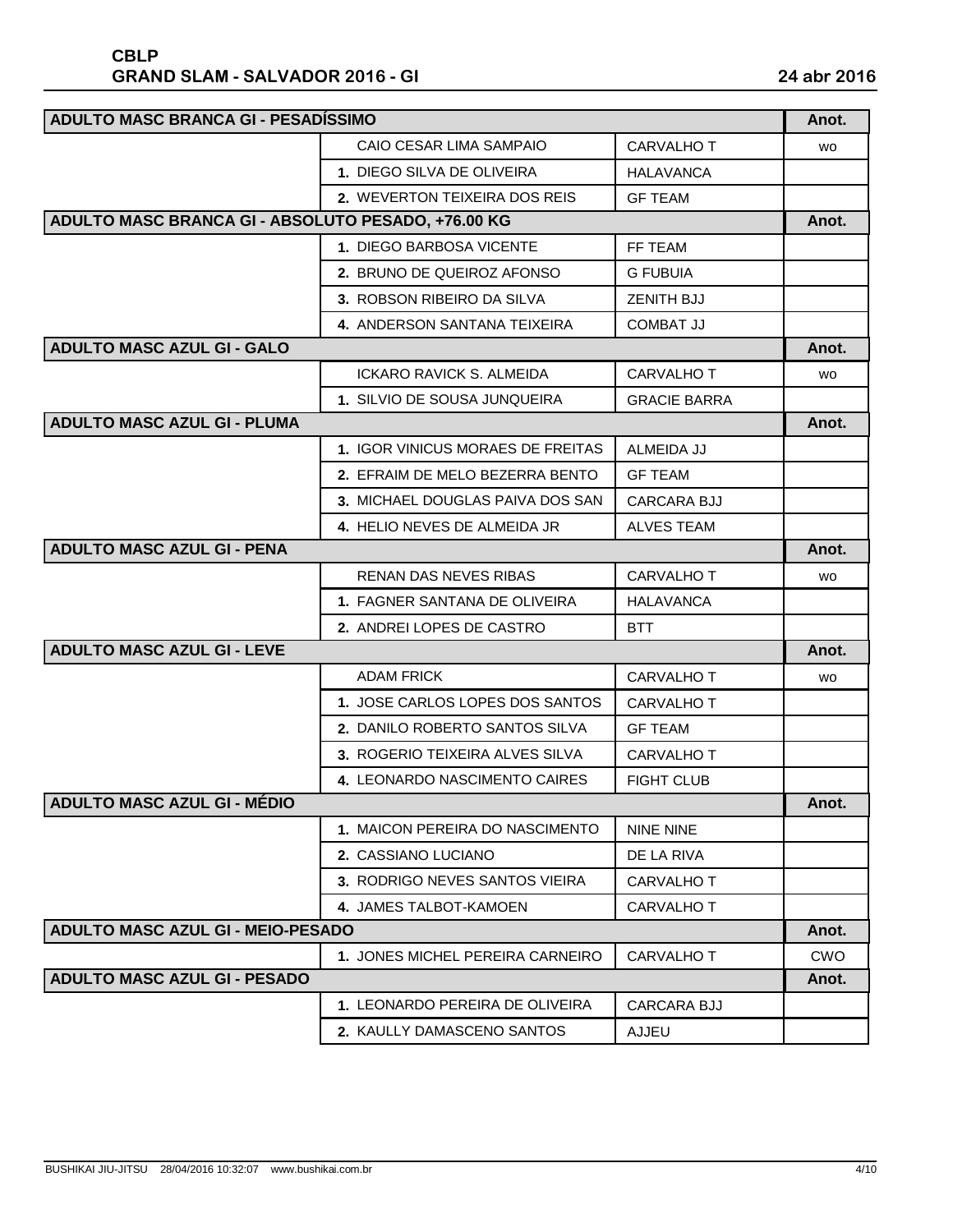| ADULTO MASC AZUL GI - ABSOLUTO LEVE, -76.00 KG   |                                   |                     | Anot.      |
|--------------------------------------------------|-----------------------------------|---------------------|------------|
|                                                  | <b>ADAM FRICK</b>                 | <b>CARVALHO T</b>   | <b>WO</b>  |
|                                                  | <b>LEONARDO NASCIMENTO CAIRES</b> | <b>FIGHT CLUB</b>   | <b>WO</b>  |
|                                                  | 1. IGOR VINICUS MORAES DE FREITAS | ALMEIDA JJ          |            |
|                                                  | 2. DANILO ROBERTO SANTOS SILVA    | <b>GF TEAM</b>      |            |
|                                                  | 3. ANDREI LOPES DE CASTRO         | <b>BTT</b>          |            |
| ADULTO MASC AZUL GI - ABSOLUTO PESADO, +76.00 KG |                                   |                     | Anot.      |
|                                                  | CASSIANO LUCIANO                  | DE LA RIVA          | <b>WO</b>  |
|                                                  | 1. MAICON PEREIRA DO NASCIMENTO   | <b>NINE NINE</b>    |            |
| <b>ADULTO MASC ROXA GI - PLUMA</b>               |                                   |                     | Anot.      |
|                                                  | 1. MAIK KENNEDY DA SILVA LINS     | DOJO JJ             |            |
|                                                  | 2. ANDRE SOUZA DE OLIVEIRA        | <b>GO TEAM</b>      |            |
| <b>ADULTO MASC ROXA GI - LEVE</b>                |                                   |                     | Anot.      |
|                                                  | RIVAS TERTULIANO GOMES BARBOS     | <b>GRACIE BARRA</b> | wo         |
|                                                  | 1. OTON CESAR PIRES DANTAS        | <b>GRACIE BARRA</b> |            |
| <b>ADULTO MASC ROXA GI - MÉDIO</b>               |                                   |                     | Anot.      |
|                                                  | EDUARDO CEZAR FACO JUNIOR         | <b>FIGHT BROS</b>   | wo         |
|                                                  | 1. JOAO PEDRO NUNES GUIMARAES     | <b>LG SYSTEM</b>    |            |
|                                                  | 2. PATRICK LACERDA ANUNCIAÇÃO DE  | <b>ALVES TEAM</b>   |            |
| ADULTO MASC ROXA GI - MEIO-PESADO                |                                   |                     | Anot.      |
|                                                  | 1. HENRIQUE FERNANDES CARVALHO    | <b>CARVALHO T</b>   | <b>CWO</b> |
| <b>ADULTO MASC ROXA GI - PESADO</b>              |                                   |                     | Anot.      |
|                                                  | 1. ROBERTO MARIANO GONÇALVES      | PSLPB CICERO        | <b>CWO</b> |
| ADULTO MASC ROXA GI - PESADISSIMO                |                                   |                     | Anot.      |
|                                                  | 1. ROMILDO DE JESUS PINHEIRO      | <b>FERREIRA TT</b>  | <b>CWO</b> |
| ADULTO MASC ROXA GI - ABSOLUTO LEVE, -76.00 KG   |                                   |                     | Anot.      |
|                                                  | 1. OTON CESAR PIRES DANTAS        | <b>GRACIE BARRA</b> |            |
|                                                  | 2. MAIK KENNEDY DA SILVA LINS     | DOJO JJ             |            |
| ADULTO MASC ROXA GI - ABSOLUTO PESADO, +76.00 KG |                                   |                     | Anot.      |
|                                                  | 1. JOAO PEDRO NUNES GUIMARAES     | <b>LG SYSTEM</b>    |            |
|                                                  | 2. HENRIQUE FERNANDES CARVALHO    | <b>CARVALHO T</b>   |            |
|                                                  | 3. ROMILDO DE JESUS PINHEIRO      | <b>FERREIRA TT</b>  |            |
| <b>ADULTO MASC MARROM GI - PENA</b>              |                                   |                     | Anot.      |
|                                                  | 1. ANSELMO DOS SANTOS GOMES       | <b>GO TEAM</b>      |            |
|                                                  | 2. MARCELO VICTOR FARO ARCIERI    | <b>GF TEAM</b>      |            |
| <b>ADULTO MASC MARROM GI - LEVE</b>              |                                   |                     | Anot.      |
|                                                  | 1. MAICON JACKSON DE SOUZA ARAUJ  | CORPO-MENTE         |            |
|                                                  | 2. GIVALDO SANTOS DE OLIVEIRA     | <b>CARCARA BJJ</b>  |            |
| <b>ADULTO MASC MARROM GI - PESADO</b>            |                                   |                     | Anot.      |
|                                                  | 1. MARCOS COUTO DOS SANTOS SOA    | <b>CARCARA BJJ</b>  | <b>CWO</b> |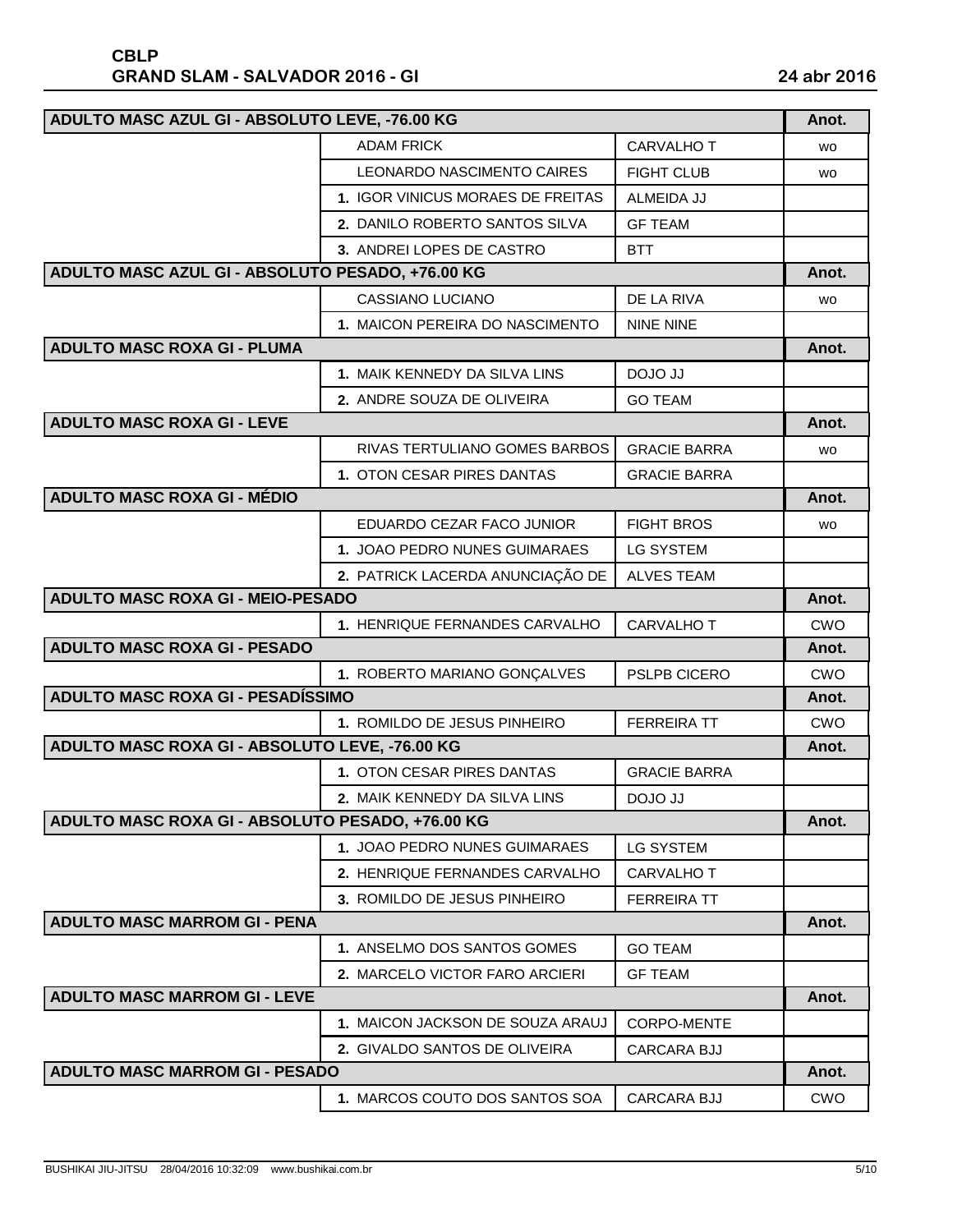| <b>ADULTO MASC MARROM GI - SUPER-PESADO</b>        |                                  |                    | Anot.      |
|----------------------------------------------------|----------------------------------|--------------------|------------|
|                                                    | 1. LEONARDO DE OLIVEIRA GONÇALVE | PSLPB CICERO       | <b>CWO</b> |
| ADULTO MASC MARROM GI - PESADÍSSIMO                |                                  |                    | Anot.      |
|                                                    | 1. MANOEL MUSETTO                | <b>CARVALHO T</b>  | <b>CWO</b> |
| ADULTO MASC MARROM GI - ABSOLUTO LEVE, -76.00 KG   |                                  |                    | Anot.      |
|                                                    | 1. ANSELMO DOS SANTOS GOMES      | <b>GO TEAM</b>     |            |
|                                                    | 2. MAICON JACKSON DE SOUZA ARAUJ | <b>CORPO-MENTE</b> |            |
|                                                    | 3. GIVALDO SANTOS DE OLIVEIRA    | <b>CARCARA BJJ</b> |            |
| ADULTO MASC MARROM GI - ABSOLUTO PESADO, +76.00 KG |                                  |                    | Anot.      |
|                                                    | 1. MANOEL MUSETTO                | CARVALHO T         |            |
|                                                    | 2. LEONARDO DE OLIVEIRA GONÇALVE | PSLPB CICERO       |            |
| <b>ADULTO MASC PRETA GI - PLUMA</b>                |                                  |                    | Anot.      |
|                                                    | 1. MARCOS SUEL SILVA SANTOS      | <b>GO TEAM</b>     | <b>CWO</b> |
| <b>ADULTO MASC PRETA GI - LEVE</b>                 |                                  |                    | Anot.      |
|                                                    | MOISES FERNANDES CAVALCANTE      | <b>GF TEAM</b>     | <b>WO</b>  |
|                                                    | 1. DJALMA SANTANA CASTRO JR      | PSLPB CICERO       |            |
|                                                    | 2. CARLOS EDUARDO CAVALCANTE SA  | <b>CARVALHO T</b>  |            |
|                                                    | 3. GILVAN DE JESUS SOUZA         | <b>CARVALHO T</b>  |            |
| <b>ADULTO MASC PRETA GI - MÉDIO</b>                |                                  |                    | Anot.      |
|                                                    | 1. CRISTIANO THOMAS BARROSO      | <b>BROTHERHOOD</b> | <b>CWO</b> |
| <b>ADULTO MASC PRETA GI - PESADO</b>               |                                  |                    | Anot.      |
|                                                    | 1. RAIMUNDO JUNIOR RIOS DA SILVA | DOJO JJ            | <b>CWO</b> |
| <b>ADULTO MASC PRETA GI - PESADÍSSIMO</b>          |                                  |                    | Anot.      |
|                                                    | 1. PEDRO HENRIQUE DE SOUZA MOUR  | RIBEIRO JJ         | <b>CWO</b> |
| ADULTO MASC PRETA GI - ABSOLUTO LEVE, -76.00 KG    |                                  |                    | Anot.      |
|                                                    | MOISES FERNANDES CAVALCANTE      | <b>GF TEAM</b>     | wo         |
|                                                    | 1. DJALMA SANTANA CASTRO JR      | PSLPB CICERO       |            |
|                                                    | 2. MARCOS SUEL SILVA SANTOS      | <b>GO TEAM</b>     |            |
| ADULTO MASC PRETA GI - ABSOLUTO PESADO, +76.00 KG  |                                  |                    | Anot.      |
|                                                    | <b>CRISTIANO THOMAS BARROSO</b>  | <b>BROTHERHOOD</b> | wo         |
|                                                    | PEDRO HENRIQUE DE SOUZA MOUR     | RIBEIRO JJ         | wo         |
|                                                    | RAIMUNDO JUNIOR RIOS DA SILVA    | DOJO JJ            | wo         |
| <b>MASTER MASC BRANCA GI - LEVE</b>                |                                  |                    | Anot.      |
|                                                    | 1. GEIBSON NASCIMENTO RAMOS      | CARVALHO T         | CWO        |
| <b>MASTER MASC BRANCA GI - MEIO-PESADO</b>         |                                  |                    | Anot.      |
|                                                    | 1. ULISSES BARBOSA SOARES        | FIT MONSTER        |            |
|                                                    | 2. JOAO CARLOS OLIVEIRA          | CARVALHO T         |            |
| <b>MASTER MASC BRANCA GI - PESADO</b>              |                                  |                    | Anot.      |
|                                                    |                                  |                    |            |
|                                                    | 1. EDUARDO MENDES FATTORI GONÇA  | <b>CARVALHO T</b>  |            |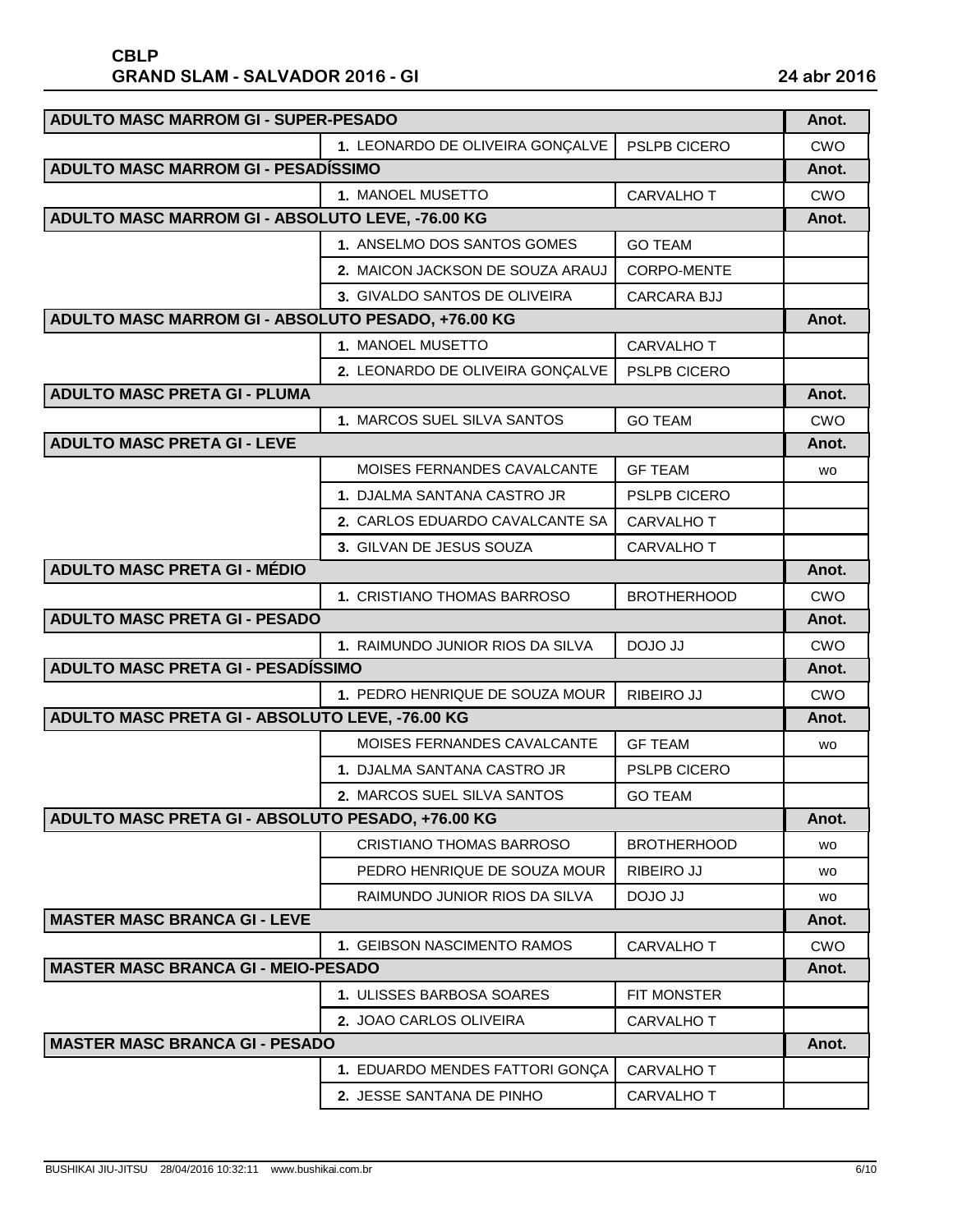| <b>MASTER MASC BRANCA GI - PESADÍSSIMO</b>    |                                  |                     | Anot.      |
|-----------------------------------------------|----------------------------------|---------------------|------------|
|                                               | ANTONIO FERREIRA DA SILVA JR     | <b>CORPO-MENTE</b>  | <b>WO</b>  |
|                                               | 1. FABIO LIMA VIEIRA             | <b>CARVALHO T</b>   |            |
| <b>MASTER MASC BRANCA GI - ABSOLUTO LIVRE</b> |                                  |                     | Anot.      |
|                                               | ANTONIO FERREIRA DA SILVA JR     | CORPO-MENTE         | <b>WO</b>  |
|                                               | 1. ULISSES BARBOSA SOARES        | <b>FIT MONSTER</b>  |            |
|                                               | 2. EDUARDO MENDES FATTORI GONÇA  | <b>CARVALHO T</b>   |            |
|                                               | 3. JESSE SANTANA DE PINHO        | CARVALHO T          |            |
| <b>MASTER MASC AZUL GI - PLUMA</b>            |                                  |                     | Anot.      |
|                                               | 1. BRUNO OLIVEIRA UILLALVA       | <b>GF TEAM</b>      | <b>CWO</b> |
| <b>MASTER MASC AZUL GI - MÉDIO</b>            |                                  |                     | Anot.      |
|                                               | LUCAS CAMPOS MOREIRA             | <b>LG SYSTEM</b>    | <b>WO</b>  |
|                                               | 1. ALAN MORENO                   | <b>CARVALHO T</b>   |            |
|                                               | 2. DIVANILSON SILVA SANTOS       | <b>CARVALHO T</b>   |            |
|                                               | 3. HERON XAVIER DE OLIVEIRA JR   | <b>FIGHT BROS</b>   |            |
| <b>MASTER MASC ROXA GI - MÉDIO</b>            |                                  |                     | Anot.      |
|                                               | 1. RAFAEL BOTELHO RIBEIRO        | FIT MONSTER         |            |
|                                               | 2. ROBERNAN RODRIGUES DOS SANTO  | <b>GRACIE BARRA</b> |            |
| <b>MASTER MASC ROXA GI - PESADO</b>           |                                  |                     | Anot.      |
|                                               | 1. ALDER RIBEIRO DOS SANTOS      | <b>RYAN GRACIE</b>  |            |
|                                               | 2. AILTON GUEDES TEIXEIRA        | ALMEIDA JJ          |            |
| <b>MASTER MASC ROXA GI - ABSOLUTO LIVRE</b>   |                                  |                     | Anot.      |
|                                               | 1. ALDER RIBEIRO DOS SANTOS      | <b>RYAN GRACIE</b>  |            |
|                                               | 2. ROBERNAN RODRIGUES DOS SANTO  | <b>GRACIE BARRA</b> |            |
| <b>MASTER MASC MARROM GI - PENA</b>           |                                  |                     | Anot.      |
|                                               | CARLOS VICTOR RIBEIRO DE MENEZ   | <b>ALLIANCE</b>     | <b>WO</b>  |
|                                               | 1. DALTON PEREIRA DOS SANTOS     | <b>CARCARA BJJ</b>  |            |
|                                               | 2. GIDASIO CARMO DA SILVA        | CORPO-MENTE         |            |
| <b>MASTER MASC MARROM GI - LEVE</b>           |                                  |                     | Anot.      |
|                                               | 1. SALVADOR PEREIRA OLIVEIRA     | <b>CARVALHO T</b>   | <b>CWO</b> |
| <b>MASTER MASC MARROM GI - MÉDIO</b>          |                                  |                     | Anot.      |
|                                               | JOAO MARCOS CARILO PEREIRA       | <b>G FUBUIA</b>     | <b>WO</b>  |
|                                               | 1. ERMANDO REZENDE CRUZ          | CARVALHO T          |            |
|                                               | 2. DOUGLAS DE MELO DOS SANTOS    | CORPO-MENTE         |            |
| <b>MASTER MASC MARROM GI - MEIO-PESADO</b>    |                                  |                     | Anot.      |
|                                               | 1. ELENILSON NUNES DA SILVA      | <b>RIBEIRO JJ</b>   | <b>CWO</b> |
| <b>MASTER MASC MARROM GI - PESADO</b>         |                                  |                     | Anot.      |
|                                               | 1. RONALDO ARAUJO FELIX DE JESUS | <b>FIGHT CLUB</b>   | <b>CWO</b> |
| <b>MASTER MASC MARROM GI - SUPER-PESADO</b>   |                                  |                     | Anot.      |
|                                               | 1. ODINEY DE JESUS NASCIMENTO    | <b>NETOFERREIRA</b> |            |
|                                               | 2. PABLO DE ALMEIDA LESSA        | CARVALHO T          |            |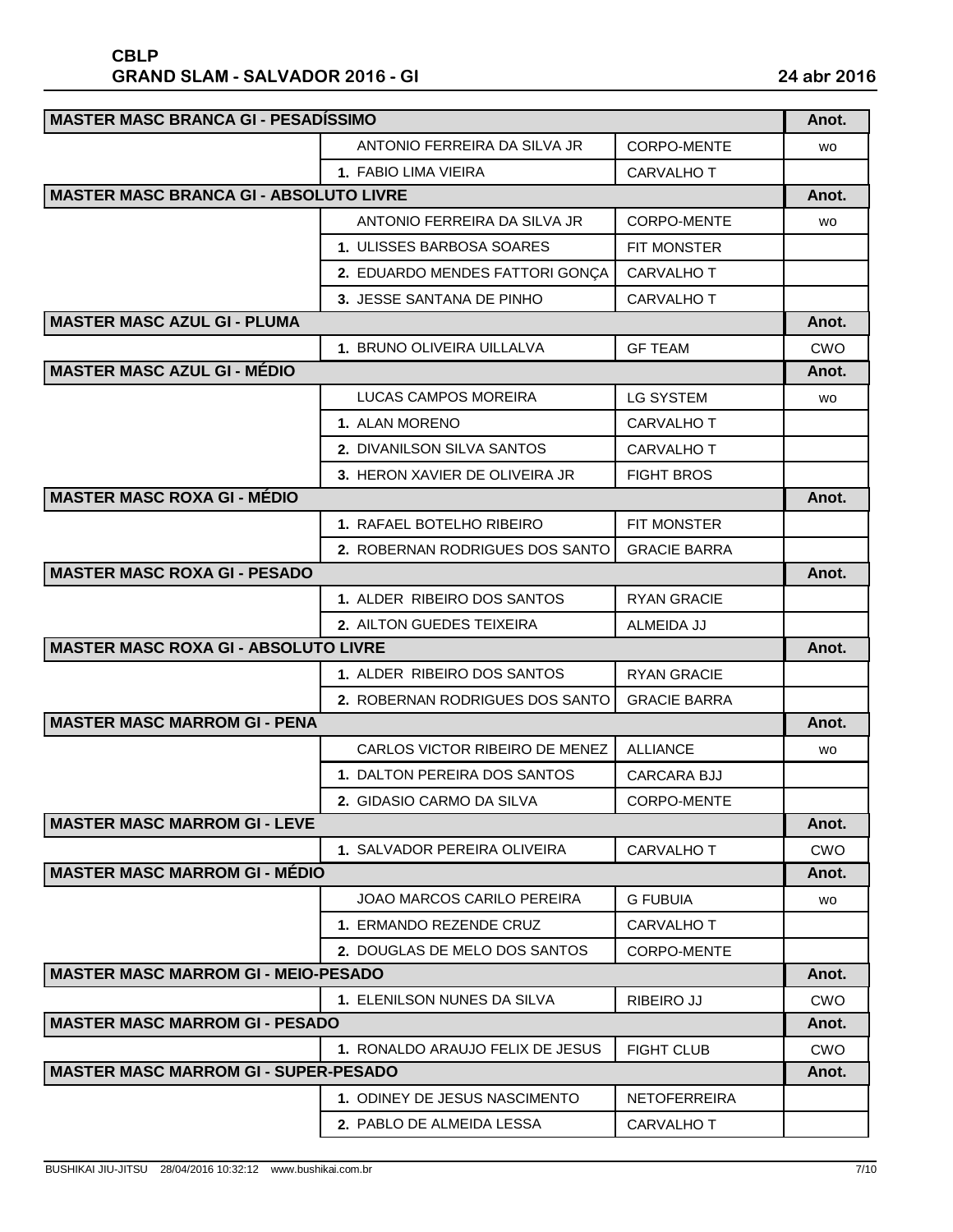| <b>MASTER MASC MARROM GI - ABSOLUTO LIVRE</b> |                                      |                     | Anot.      |
|-----------------------------------------------|--------------------------------------|---------------------|------------|
|                                               | CARLOS VICTOR RIBEIRO DE MENEZ       | <b>ALLIANCE</b>     | <b>WO</b>  |
|                                               | PABLO DE ALMEIDA LESSA               | CARVALHO T          | <b>WO</b>  |
|                                               | 1. ELENILSON NUNES DA SILVA          | RIBEIRO JJ          |            |
|                                               | 2. ODINEY DE JESUS NASCIMENTO        | <b>NETOFERREIRA</b> |            |
|                                               | <b>3. DOUGLAS DE MELO DOS SANTOS</b> | <b>CORPO-MENTE</b>  |            |
| <b>MASTER MASC PRETA GI - PLUMA</b>           |                                      |                     | Anot.      |
|                                               | 1. THARCISIO LUIZ TEIXEIRA BRAGA DA  | <b>ALLIANCE</b>     | CWO        |
| <b>MASTER MASC PRETA GI - PENA</b>            |                                      |                     | Anot.      |
|                                               | 1. WILLIAM DOS SANTOS                | <b>PSLPB CICERO</b> |            |
|                                               | 2. JAIRO SOARES DOS SANTOS           | <b>CARVALHO T</b>   |            |
| <b>MASTER MASC PRETA GI - LEVE</b>            |                                      |                     | Anot.      |
|                                               | 1. PABLO ALMEIDA PASSOS              | <b>CARVALHO T</b>   |            |
|                                               | 2. JOSENILSON ALMEIDA DOS SANTOS     | <b>GRACIE BARRA</b> |            |
| <b>MASTER MASC PRETA GI - MÉDIO</b>           |                                      |                     | Anot.      |
|                                               | SAULO TARCISIO LESSA DE BRITO        | <b>CARVALHO T</b>   | wo         |
|                                               | 1. UILIAN SILVA ALMEIDA              | <b>SEM EQUIPE</b>   |            |
|                                               | 2. GUILHERME OLIVEIRA FIGUEIREDO     | G FUBUIA            |            |
| <b>MASTER MASC PRETA GI - PESADO</b>          |                                      |                     | Anot.      |
|                                               | 1. ROBERTO FRAGA JUNIOR              | <b>CARVALHO T</b>   | CWO        |
| <b>MASTER MASC PRETA GI - ABSOLUTO LIVRE</b>  |                                      |                     | Anot.      |
|                                               | 1. GUILHERME OLIVEIRA FIGUEIREDO     | <b>G FUBUIA</b>     |            |
|                                               | <b>2. UILIAN SILVA ALMEIDA</b>       | <b>SEM EQUIPE</b>   |            |
|                                               | 3. JAIRO SOARES DOS SANTOS           | <b>CARVALHO T</b>   |            |
|                                               | 4. ROBERTO FRAGA JUNIOR              | <b>CARVALHO T</b>   |            |
| SÊNIOR 1-2 MASC BRANCA GI - ABSOLUTO LIVRE    |                                      |                     | Anot.      |
|                                               | 1. RALPH HENDRICK TOWNSEND           | <b>FIGHT CLUB</b>   |            |
|                                               | 2. LUIZ TADEU ROSA RAMOS FILHO       | <b>RYAN GRACIE</b>  |            |
| SÊNIOR 1-2 MASC AZUL GI - ABSOLUTO LIVRE      |                                      |                     | Anot.      |
|                                               | 1. UBIRAJARA SANTOS ANDRADE          | <b>GRACIE BARRA</b> | <b>CWO</b> |
| SÊNIOR 1-2 MASC ROXA GI - ABSOLUTO LIVRE      |                                      |                     | Anot.      |
|                                               | <b>1. JUAREZ MOCELIN JUNIOR</b>      | CARVALHO T          | <b>CWO</b> |
| SÊNIOR 1-2 MASC MARROM GI - ABSOLUTO LIVRE    |                                      |                     | Anot.      |
|                                               | 1. JOSE CARLOS LIMA LOPES            | <b>CIA AMAZONAS</b> | <b>CWO</b> |
| SÊNIOR 1-2 MASC PRETA GI - ABSOLUTO LIVRE     |                                      |                     | Anot.      |
|                                               | JUPITER DE ROCHA PITAO FILHO         | CORPO-MENTE         | <b>WO</b>  |
|                                               | 1. ALEXANDRE DE SOUZA LIMA           | <b>CARVALHO T</b>   |            |
|                                               | 2. LUCIANO TEIXEIRA SANTOS           | CARVALHO T          |            |
|                                               | 3. EDELMIRO SOUZA LIMA               | CARVALHO T          |            |
|                                               | 4. WANDERSON SERTAO SILVA            | WS TEAM             |            |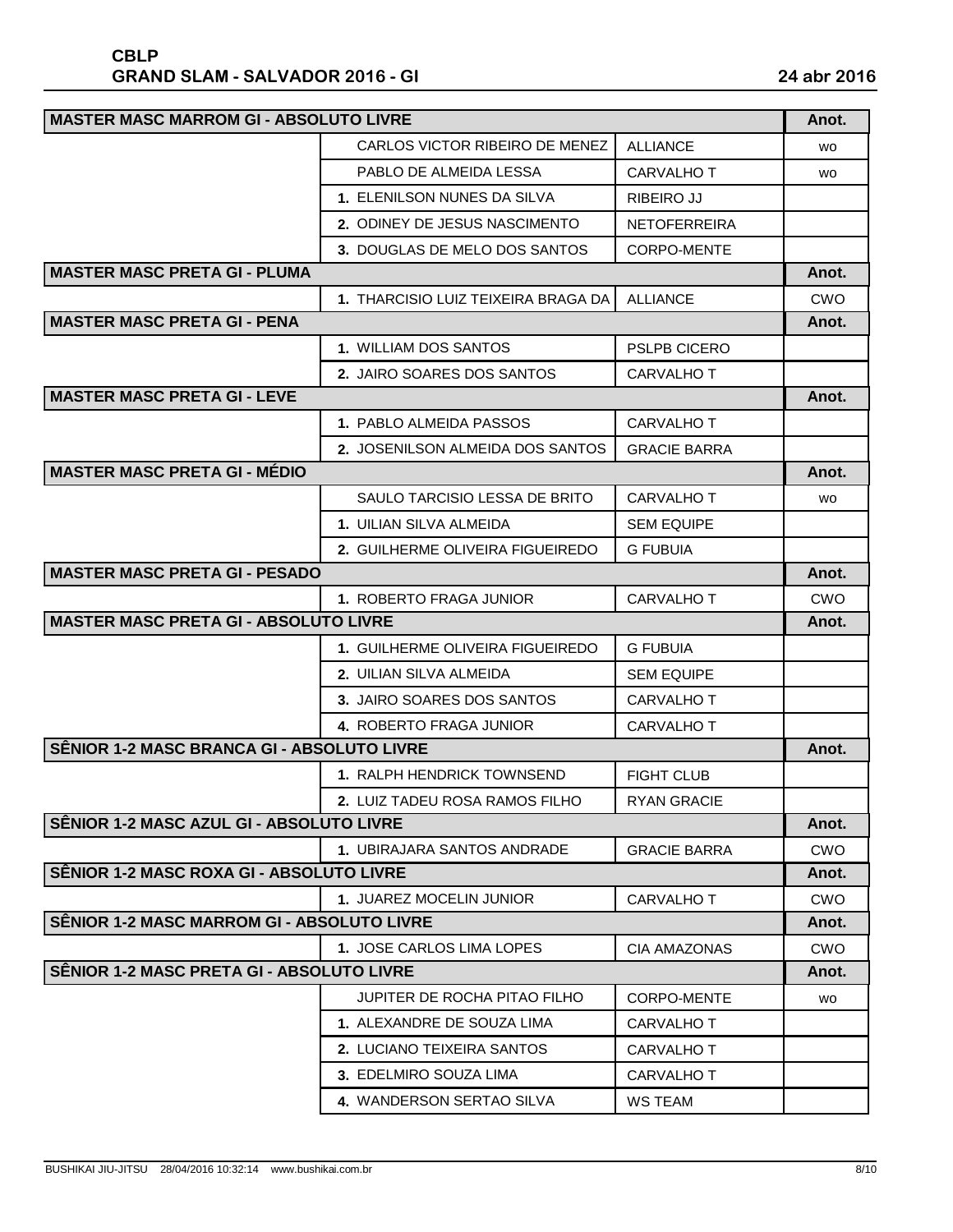| <b>SÊNIOR 1 FEM BRANCA GI - LEVE</b>             |                                    |                     | Anot.      |
|--------------------------------------------------|------------------------------------|---------------------|------------|
|                                                  | 1. MARGARETE SOUZA SANTOS          | CARVALHO T          | <b>CWO</b> |
| SÊNIOR 1 MASC BRANCA GI - PENA, -70.00 KG        |                                    |                     | Anot.      |
|                                                  | 1. LUIZ TADEU ROSA RAMOS FILHO     | <b>RYAN GRACIE</b>  | <b>CWO</b> |
| SÊNIOR 1 MASC BRANCA GI - LEVE, -76.00 KG        |                                    |                     | Anot.      |
|                                                  | <b>1. VALDESON SANTOS SILVA</b>    | <b>RYAN GRACIE</b>  |            |
|                                                  | 2. RICARDO AMOEDO FRANÇA           | <b>CARVALHOT</b>    |            |
| SÊNIOR 1 MASC BRANCA GI - MEIO-PESADO, -88.30 KG |                                    |                     | Anot.      |
|                                                  | 1. RALPH HENDRICK TOWNSEND         | <b>FIGHT CLUB</b>   |            |
|                                                  | 2. WELTON JAZIEL NOVAIS SANTOS     | <b>HALAVANCA</b>    |            |
| SÊNIOR 1 MASC AZUL GI - PESADÍSSIMO, +100.5 KG   |                                    |                     | Anot.      |
|                                                  | 1. UBIRAJARA SANTOS ANDRADE        | <b>GRACIE BARRA</b> | <b>CWO</b> |
| SÊNIOR 1 MASC ROXA GI - PESADO, -94.30 KG        |                                    |                     | Anot.      |
|                                                  | 1. JUAREZ MOCELIN JUNIOR           | <b>CARVALHO T</b>   | <b>CWO</b> |
| SÊNIOR 1 MASC MARROM GI - MÉDIO, -82.30 KG       |                                    |                     | Anot.      |
|                                                  | 1. URIEL DE ALMEIDA LEITAO NETO    | <b>TOKUGAWA</b>     | <b>CWO</b> |
| SÊNIOR 1 MASC MARROM GI - PESADÍSSIMO, +100.5 KG |                                    |                     | Anot.      |
|                                                  | 1. JOSE CARLOS LIMA LOPES          | <b>CIA AMAZONAS</b> | CWO        |
| SÊNIOR 1 MASC PRETA GI - PENA, -70.00 KG         |                                    |                     | Anot.      |
|                                                  | 1. ALAN ALMEIDA PASSOS             | <b>CARVALHO T</b>   | <b>CWO</b> |
| SÊNIOR 1 MASC PRETA GI - LEVE, -76.00 KG         |                                    |                     | Anot.      |
|                                                  | 1. LUCIANO TEIXEIRA SANTOS         | <b>CARVALHO T</b>   | CWO        |
| SÊNIOR 1 MASC PRETA GI - MÉDIO, -82.30 KG        |                                    |                     | Anot.      |
|                                                  | 1. LAZARO DE DAVID MAGNAVITA VIEIR | PSLPB CICERO        |            |
|                                                  | 2. FABIANO ANDRADE                 | DE LA RIVA          |            |
| SÊNIOR 1 MASC PRETA GI - MEIO-PESADO, -88.30 KG  |                                    |                     |            |
|                                                  | 1. CARLUCIO SANTOS SANDE           | PSLPB CICERO        |            |
|                                                  | 2. WANDERSON SERTAO SILVA          | <b>WS TEAM</b>      |            |
|                                                  | 3. FABIANO FARIAS D. DOS ANJOS     | <b>HALAVANCA</b>    |            |
| SÊNIOR 1 MASC PRETA GI - PESADO, -94.30 KG       |                                    |                     | Anot.      |
|                                                  | JUPITER DE ROCHA PITAO FILHO       | <b>CORPO-MENTE</b>  | <b>WO</b>  |
|                                                  | ANTONIO CLAUDIO SOARES JR          | <b>GF TEAM</b>      | <b>WO</b>  |
|                                                  | 1. TERCIO AUGUSTO TORRES DE ARR    | DE LA RIVA          |            |
| SÊNIOR 2 MASC AZUL GI - PESADO, -94.30 KG        |                                    |                     | Anot.      |
|                                                  | 1. DANIEL PEREIRA SILVA            | CARVALHO T          | <b>CWO</b> |
| SÊNIOR 2 MASC MARROM GI - PESADO, -94.30 KG      |                                    |                     | Anot.      |
|                                                  | 1. RONALDO SILVA DOS SANTOS        | <b>SEM EQUIPE</b>   | <b>CWO</b> |
| SÊNIOR 2 MASC PRETA GI - PENA, -70.00 KG         |                                    |                     | Anot.      |
|                                                  | 1. JOAO MARIO ROSA NOVAIS          | <b>CARVALHO T</b>   | CWO        |
| SÊNIOR 2 MASC PRETA GI - LEVE, -76.00 KG         |                                    |                     | Anot.      |
|                                                  | 1. ADIVALDO BATISTA DE SOUZA       | CARVALHO T          | <b>CWO</b> |